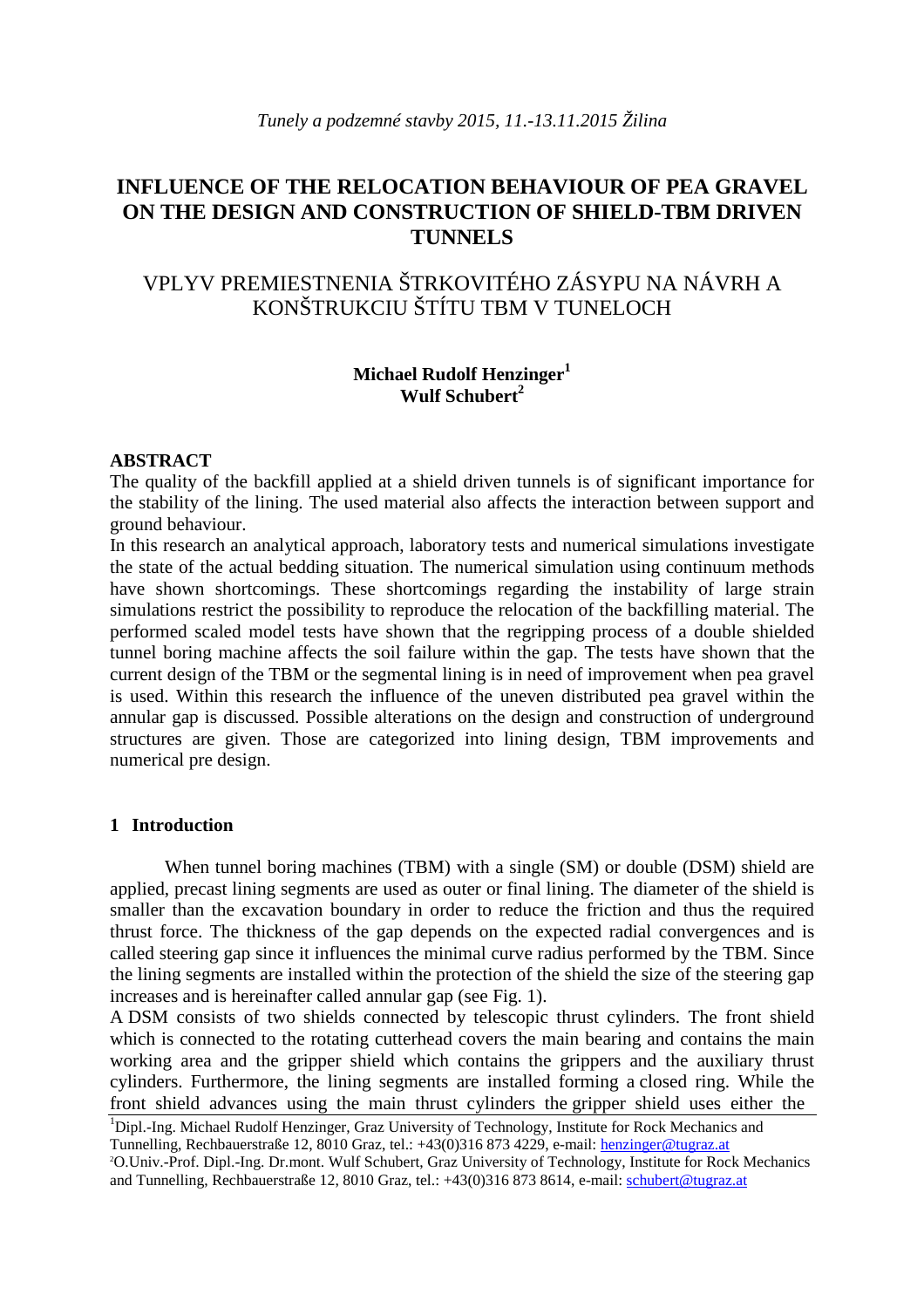grippers or the auxiliary thrust cylinders pushed against the lining segments to form an abutment. This process allows the DSM to perform advance rates up to 50 m per day installing the excavation support and performing the tunnel advance at the same time. When the Auxiliary thrust cylinders reach their full stroke, the clamping of the grippers is released and the gripper shield is pushed forward one segments width (approx. 2 m).



Fig. 1 Schematic view of the excavation boundary and the segmental lining

The support of a shield driven tunnel can be divided into different sections. Within this research, the gripper shield and the segmental lining area are of great importance. The shield section is supposed to protect the working area and the main bearing as well as the thrust cylinders from falling blocks (ÖGG 2013). In hard rock conditions, the shield is not supposed to serve as ground support as too much load causes high thrust forces. The lining segments are installed within the protection of the shield. These segments are usually made of reinforced concrete. However, other applications with non reinforced or fibre-reinforced concrete segments exist (ÖVBB 2012).



Fig. 2 Shematic view of a DSM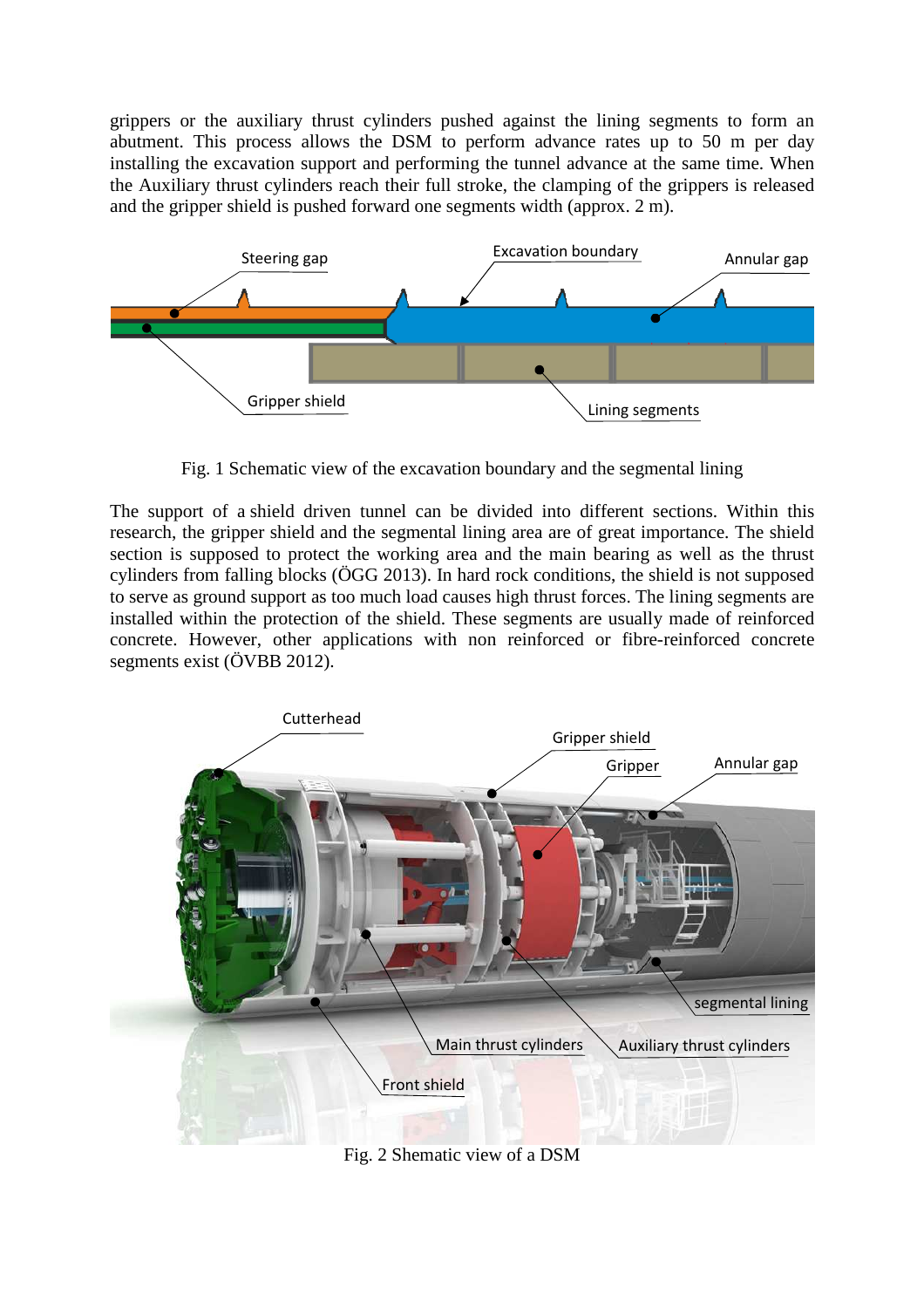When the new installed ring of segments passes the shield tail, the lining starts to ovalize due to gravitational forces since there is no thorough contact with the excavation boundary. Therefore the gap is usually filled with mortar or pea gravel. In the process of tunneling in hard rock, the annular gap is usually filled with fine grained and closely graded gravel, termed as pea gravel. The backfilling process is conducted as soon as possible after each regripping process. Due to the operational procedure and insufficient space to allow several working steps at the same time, a fully backfilled annular gap might not be established every time. Furthermore, a complete filling of the annular gap up to the crown is difficult but possible. The backfilling material provides the contact between the surrounding rock formation and the lining segments. Therefore, the deflection forces can be transferred between these two elements.

The rapid advance of a DSM requires a permanent backfilling of the annular gap. The regripping process removes the longitudinal abutment of the pea gravel. This leads to a shear failure of the gravel within the annular gap and therefore to a relocation process towards the bottom area and the newly positioned shield tail.

#### **2 Scaled model tests**

Within this research scaled model tests have been performed in order to investigate the failure and relocation behaviour of pea gravel within the annular gap. Two different test setups have been executed. Unlike the Coulomb lateral earth pressure theory (Coulomb 1776), these tests also consider the influence of the lateral wall friction, which affects the failing soil block.

For these tests a model scale of 1:20 was used. With an annular gap of about 20 cm and a grain size of 1 cm, this leads to a spacing of 1 cm a grain size of 0.5 mm in the model. For this purpose local river sand sediments were used. To obtain a closely graded material the fraction between 0.4 mm and 0.5 mm was extracted for the tests. The strength parameters and the specific weight are listed in Table 1.

| Table 1 Laboratory tests on saily fraction $0.4 - 0.5$ finite |                                             |                          |       |
|---------------------------------------------------------------|---------------------------------------------|--------------------------|-------|
| Property                                                      | Unit                                        | Description              | Value |
|                                                               | $\left[\frac{\text{g}}{\text{cm}^3}\right]$ | Particle density         | 2.69  |
|                                                               |                                             | Effective friction angle | 34    |
|                                                               | [MPa]                                       | Effective cohesion       |       |

Table 1 Laboratory tests on sand fraction  $0.4 - 0.5$  mm

#### **2.1 Test setup**

Planar regripping tests were performed, in order to investigate the influence of the lateral wall friction (Henzinger 2015). Within this research the failure mechanism of sand within two acrylic plates, triggering the wall friction and an arching effect was investigated. Within this test series the spacing between the two acrylic plates was increased steadily to evaluate the influence of the gap size to grain size ratio on the angle of failure.

Figure 3 shows the results of the planar soil failure tests. The blue series shows the directly measured failure angle of the soil body. The red series represents the back calculated values from the repose angle using Coulomb's limit equilibrium theory for the lateral earth pressure. The intersection of both trend lines, which have been extrapolated, indicates the theoretical influence limit of the wall friction at a spacing of 7.8 cm. Therefore, the gap width to grain size ratio results in 15.6 to 19.5 with a grain size of 0.4 to 0.5 mm. With a failure angle of 61.3° at the given spacing of 7.8 cm the friction angle according to Coulomb's theory is set to 33°, which corresponds to the laboratory test results.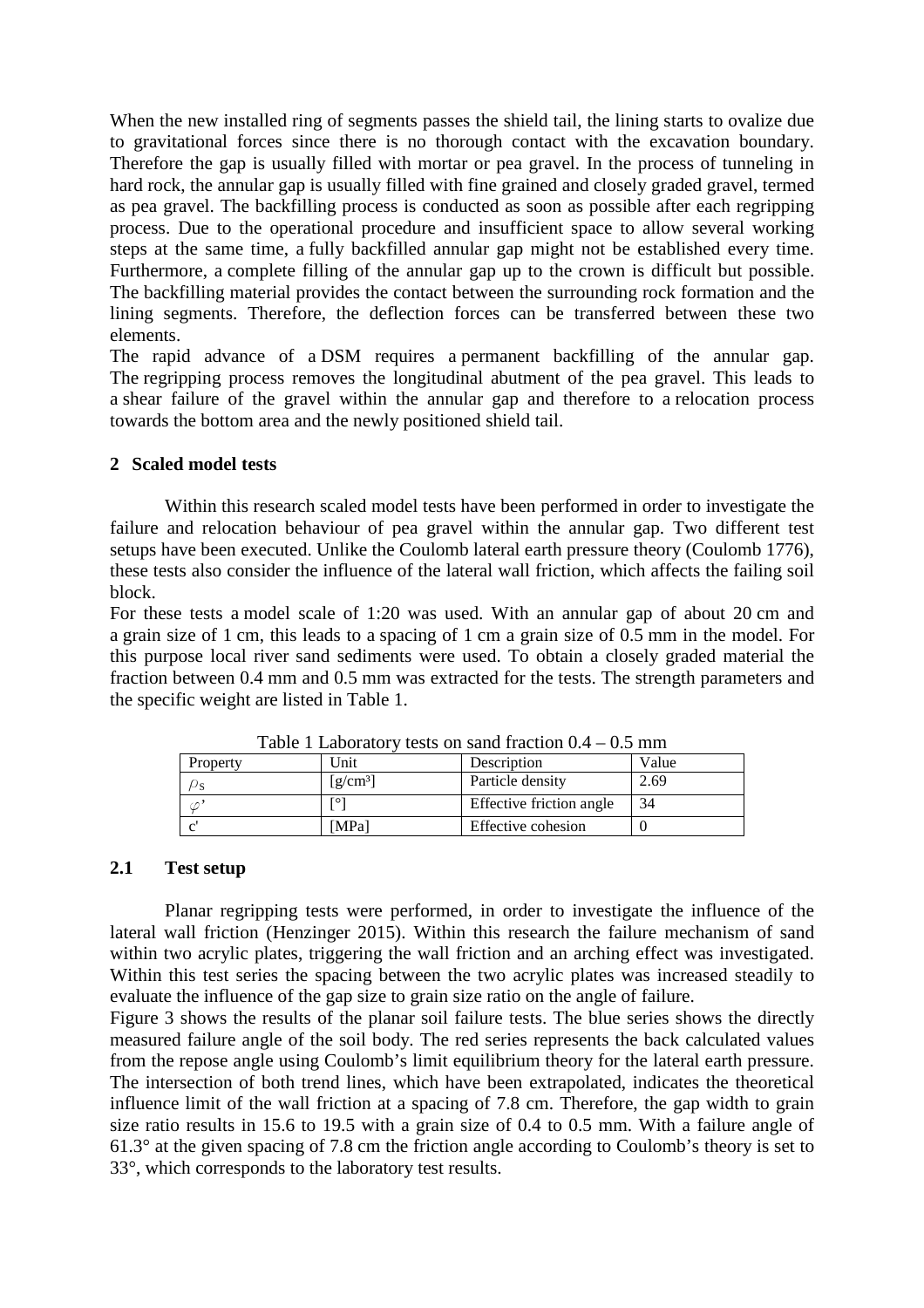

Fig. 3 Influence of the failure angle (Henzinger 2015)

The regripping tests show with the circular models the failure and relocation mechanism within the annular gap. A test setup consisting of two pipes representing the excavation boundary and the segmental lining respectively, has been built. A steel ring represents the DSM shield, which can be shifted using a crank mechanism to simulate the regripping process. Figure 4 shows the test setup.

The failure mechanism was documented using several cameras filming the top, the side and the bottom view. To be able to investigate the deformational behavior during the test videos were taken. Using particle image velocimetry (Thielicke 2014) the failure and deformation process could be located and quantified.



Fig. 4 Setup for the circular regripping test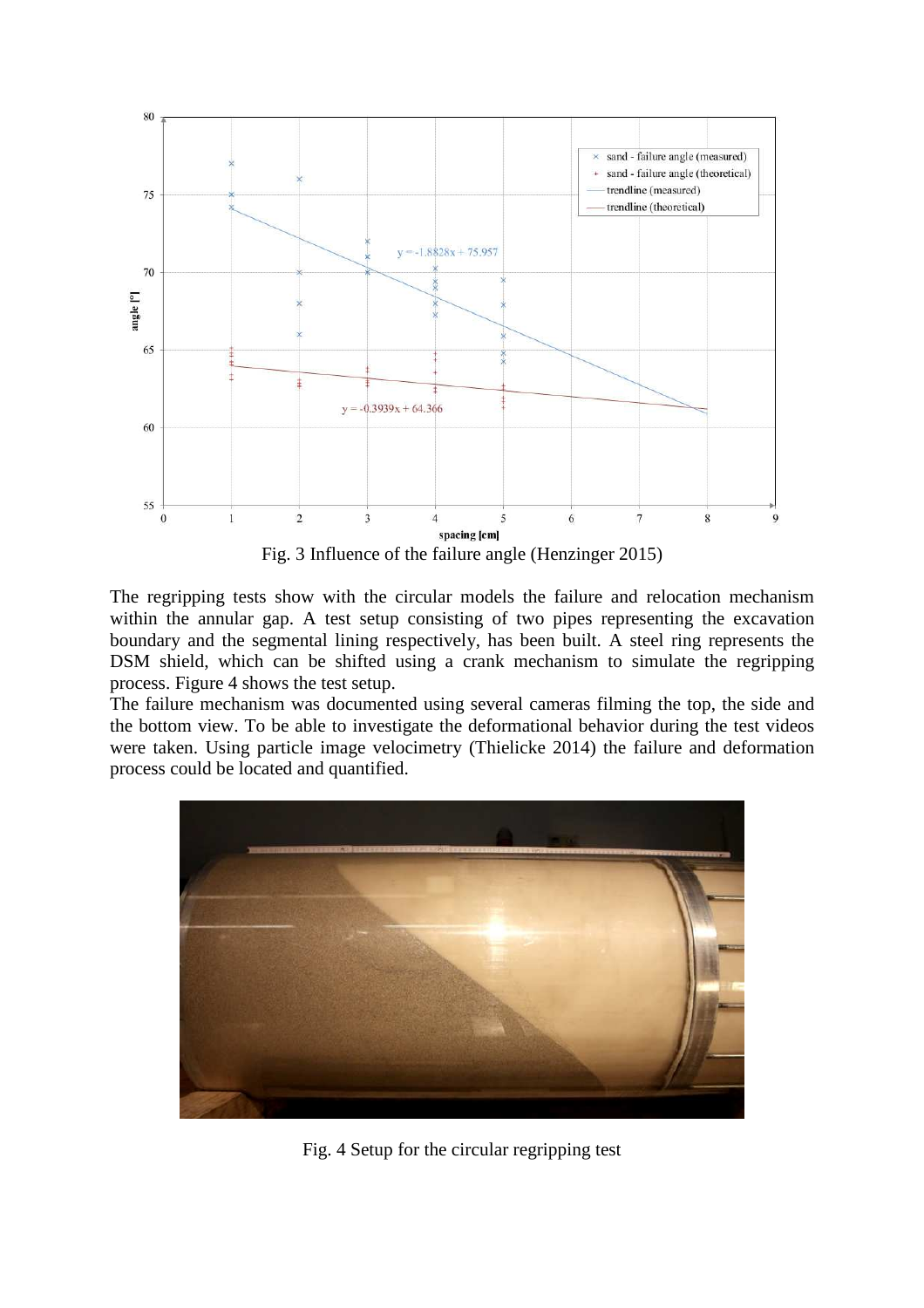## **2.1 Test results**

In order to show the full extent of the failure mechanism and the relocation behaviour the steel ring was shifted as long as the sand reached a stable state within the annular gap. Figure 5 shows the final distribution after the shift.



Fig. 5 Sand distribution within the annular gap after the relocation process

The tests show the shape after an extended regripping process. The bottom view shows that the invert segments are not bedded due to the friction between sand and the outer pipe. In addition, the segments at the sidewall are only partially bedded. This leads to a different bedding situation throughout the annular gap dividing the segmental lining into a fully bedded, partially bedded and unbedded area as shown in Figure 6.

State of the art calculation methods for segmental linings include following (Behnen, 2013):

- One dimensional "frame model method" without ground interaction
- One dimensional "bedded frame model method" with ground interaction
- Analytical approaches  $($ "pane with hole" (Kirsch 1898))
- Numerical simulations

Especially for the lining pre design the frame model methods have proven useful tools. In the German speaking part of Europe these methods are widely used for the final design to such a degree as the main influencing factors from the ground structure can be included with sufficient accuracy. The shortcomings of this method contain following characteristics (Behnen, 2013):

• Separate determination of rock loads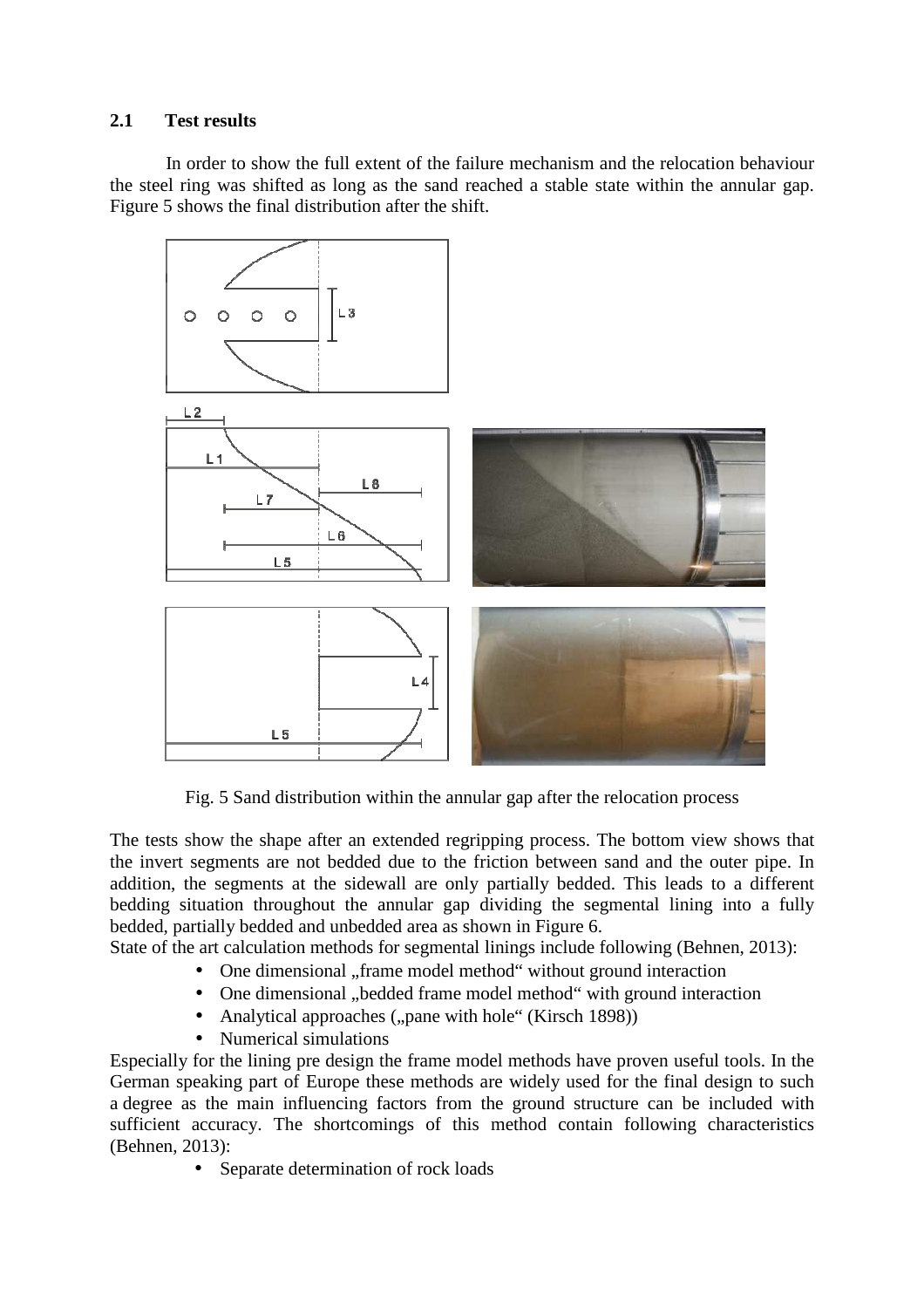- Limited consideration of inhomogeneous and anisotropic boundary conditions
- Nonlinear behaviour has to be simplified
- Groundwater conditions have to be evaluated separately
- Pre displacements cannot be considered
- Implementation of excavation steps is not possible
- 3 dimensional investigation of the system behaviour is not possible

The irregular distribution of pea gravel within the annular gap and its influence on the design and construction of underground structures is discussed. The simulation of the filling has been performed using coupling elements connecting the lining and the excavation boundary numerically. Due to the difficult estimation of the input parameters, radial and tangential springs have been introduced for simplified numerical applications or analytical solutions. Both methods do not respect an inhomogeneous distribution of pea gravel within the annular gap.



Fig. 6 Distribution of pea gravel creating different bedding situations throughout the annular gap

## **3 Design improvements**

The inhomogeneous distribution of pea gravel within the annular gap affects the stress redistribution within the segmental lining. Therefore several suggestions regarding the design and the numerical discretization have been discussed.

## **3.2 Shield design**

When modifying the segmental lining, it has to be considered that these modifications have to be done for every single element. For a ring with 6 lining segments and an segment width of 2 m, 3000 elements per kilometer have to be modified. Due to that reason a modification on the TBM itself seems reasonable.

When mortar as backfill is applied the backfilling can be realized through the shield tail (see Figure 7) using a two-component system (cement-bentonite suspension with the addition of an accelerator additive) (Thienert 2011). Due to the pumpability of the components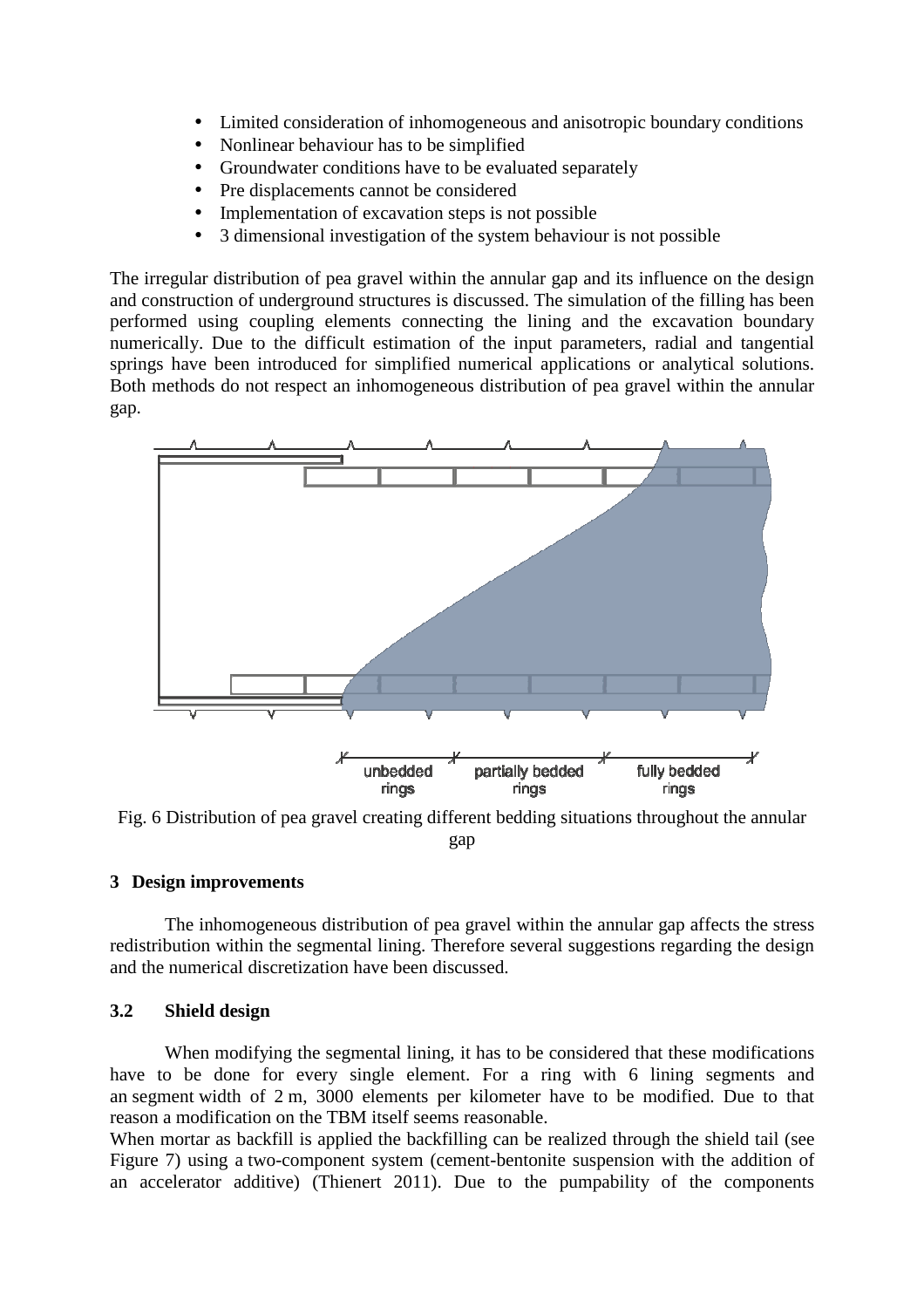a complete backfilled annular gap can be realized at any time. When tunneling in hard rock a backfilling using mortar is not preferable. Hence, using mortar other difficulties occur which are not subject of this research.



Fig. 7 Mortar injection through the shield tail

Due to the grain size of pea gravel it is pneumatically injected radially through openings in the segments. Therefore, this procedure needs to be performed manually and has to be repeated when the gripper shield advances. When using larger injection pipes through the shield and limiting the upper grain size of pea gravel, this procedure can be applied for pea gravel or a pea gravel and mortar mixture. Therefore, the advantage of pea gravel immediately stabilizing the segments can be realized after every ring closure. This technology is still not proven and the chance of pea gravel clogging the injection lines very high. According to Robbins (2014) the insert opening must have a diameter of at least 70 mm to prevent clogging.

Another approach effects the shape of the shield tail. Allowing the pea gravel to relocate within the annular gap, an angle of repose appears (see Figure 6). An inclined shield tail from bottom to top allows a full contact of the segmental lining with either the backfilling material or the shield at the same time. Hence, the ovalization of the lining segments will be avoided though the deflection forces will cause an increased wear of the tail brushes.

## **3.1 Lining design**

In order to create an immediate contact between the lining and the excavation boundary a novel concept has been developed. Using geotextile tubes placed on the outside of each lining element, the support ring is assembled. The tubes are placed at the end of the segments, so they can be injected using mortar providing a contact with the excavation boundary while the rest of the lining is still protected by the TBM shield. Hence, the geotextile tubes prevent the fully assembled ring of segments to ovalize when leaving the shield tail. The tubes also separate the annular gap into longitudinal sections which prevent the pea gravel from relocating (see Figure 8). Due to the fact, that the invert region is backfilled by a combination of pea gravel and mortar the bottom elements do not need geotextile tubes.

Figure 9 shows the inflation process of the geotextile tubes between two lining segments. The tests have shown good performance. Unfolding of the tubes and establishing full contact along the segment has been accomplished without difficulties.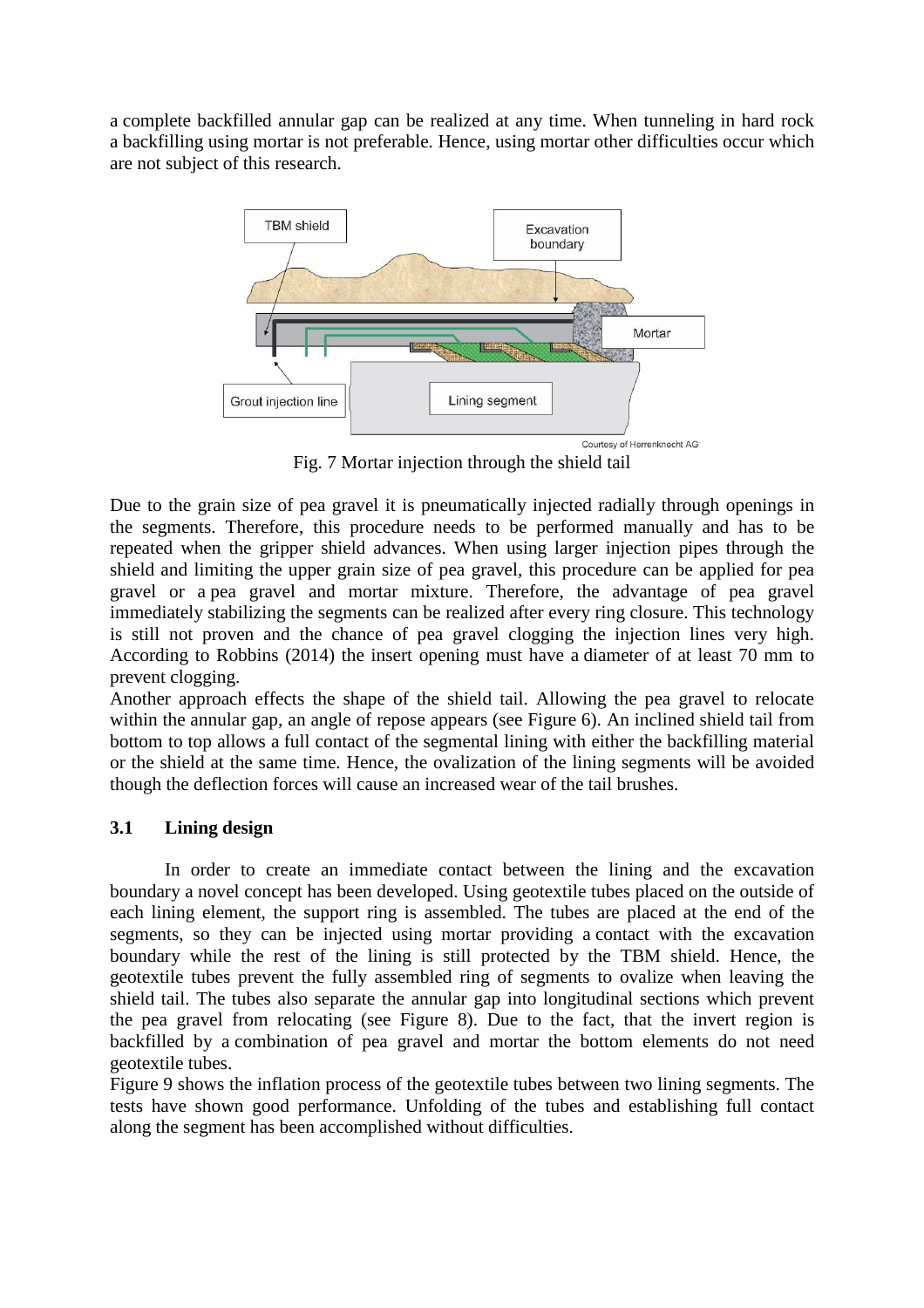

Fig. 8 Relocation of peagravel within the annular gap without (left) and with (right) geotextile tubes placed on the outside of each lining segment



Fig. 9 First operational test of geotextile tubes

#### **3.2 Numerical improvements**

To approach this problem we introduced a numerical method that represents the natural behaviour of pea gravel. The Discrete Element Method (DEM) is a CPU-intensive method, which can numerically simulate the natural relocation behaviour.

The Software Abaqus/Explicit implemented the particle method based on ..Discrete Element Method" (Cundall 1971) on their latest update to version 6.13. The main advantage of the Software Abaqus compared to other Discrete Element Method solutions is the possibility of a combination of discrete and finite elements in one model. Using this advantage on that problem, it is possible to model the three dimensional system. Therefore, segments are modelled by using finite elements and the annular gap is modelled by using discrete elements. As preparation for these calculations, it is necessary to perform validations on laboratory tests. Therefore, some numerical parameter studies on shear and oedometer tests have been made. These numerical tests were validated with real laboratory tests (see Figure 10).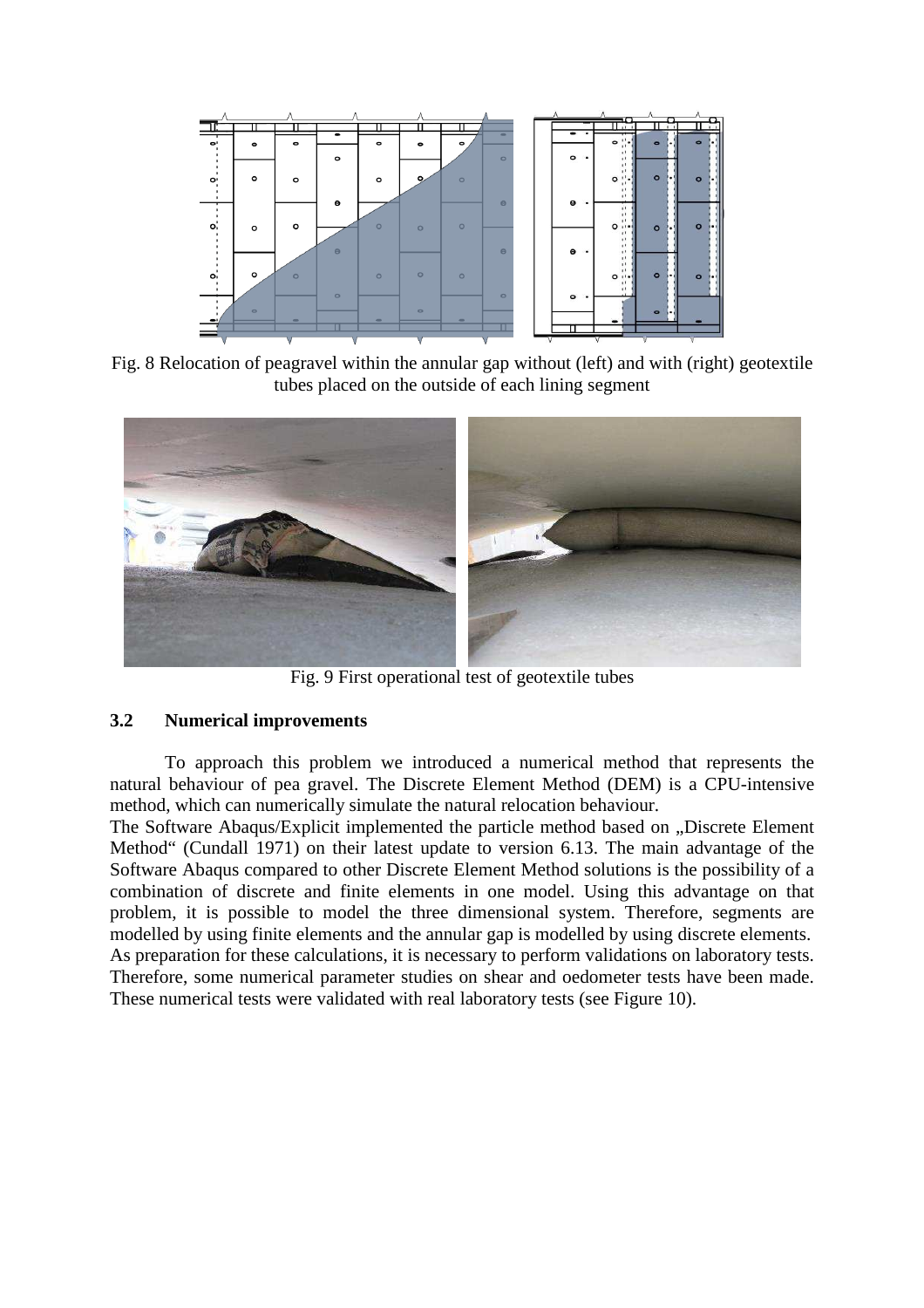

Fig. 10 3D numerical shear test using the software Abaqus – (left) initial state before the hearing process; (middle) velocities of the particles during the shearing process; (right) a contact force vector plot

Due to a bug within the DEM implementation in the Abaqus Code regarding the particle friction, the ground behaviour could not be realistically simulated. Even though Cundall's particle method allows the variation of friction between two particles, the evaluation of the numerical shear tests only resulted in a dilation shown in Figure 11 (Sinkovec 2015).



Fig. 11 Validation of shear tests

## **4 Conclusion**

The failure and deformation process of a soil body within the annular gap is a complex process. Numerical state of the art simplifications of the backfilling material regarding the location of pea gravel behind the shield tail are still inaccurate.

- 1. Numerical simulations indicating stress peaks within the segmental lining are promising. Nevertheless, the deformation process within the annular gap and the subsequent change of bedding behaviour must not be neglected. Therefore, continuum methods are only applicable for this task to a limited extend.
- 2. If numerical simulations are necessary, the use of discontinuum coupled with continuum methods should be considered.

To avoid damage within the segmental lining improvements regarding the TBM design or the segment design are recommended. Even though alterations of the lining design seem uneconomic they are more easy to implement. Therefore the introduced geotextile tubes seem reliable and promising not only to overcome the ovalization of the segmental lining but also the relocation of pea gravel within the segmental lining.